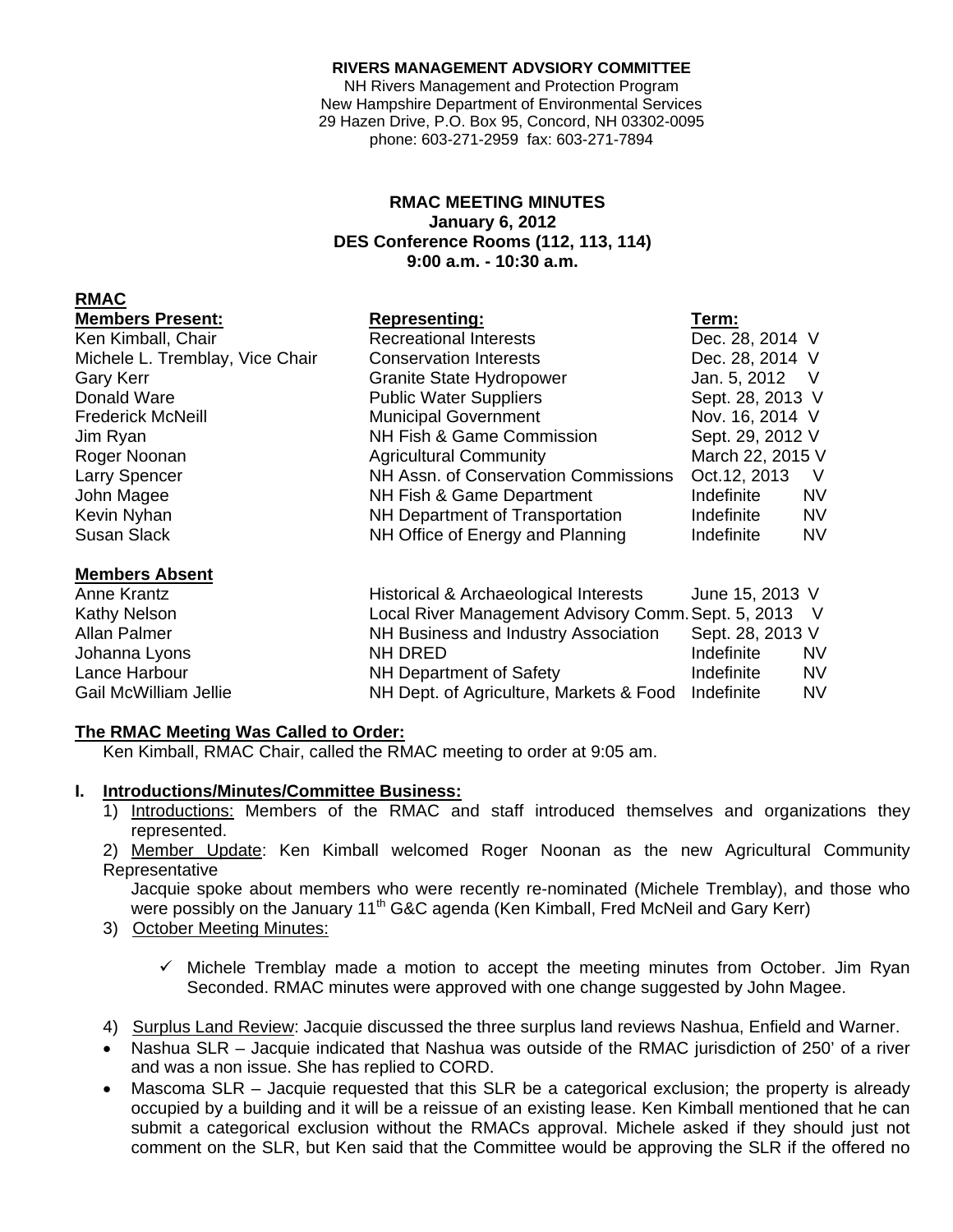- $\checkmark$  Michele Tremblay made a motion to approve the SLR for the Mascoma/Enfield re-lease, with the provision there is a continuation of the ROW and that the Rail Trail is maintained, Jim Seconded. Motion passed unanimously.
- Warner SLR Since the request does not pertain to a designated river, there is no LAC involved in the review. The request is from the town of Warner to acquire a 0.4 acre parcel from DOT to build a new fire station within 250' of the river, prompted RMAC comment. Warner owns the property behind the parcel abutting the river.
	- Questions or issues raised by the RMAC included the following: Does the proposed fire station fall within the floodplain adjacent to the river? Building a public safety building in a floodplain is a mistake, and should be addressed if this is the case. Would local permitting process pick up on this? The floodplain ordinance is a municipal ordinance; therefore they do not have to abide by it.
	- $\checkmark$  Chairman Kimball made a motion to withhold RMAC comment until further information is available. If the town is planning on following the floodplain ordinance, then the project is not going to be an issue. If they are in fact planning on building in the floodplain, the committee will require the additional information. Tara Johnson will contact the Town and request further information. Motion passed unanimously pending additional information.

Tara Johnson will pass additional information to Chairman Kimball and Michele Tremblay, who will then pass the information on to the committee.

# **II. Update Regarding RMPP Activities:**

- 1) SOP 801 Permit Notifications*:* Jacquie noted that we are trying to improve the process due to the LACs having difficulty with the different processes for commenting on each of the permits within the three applicable permitting groups: Alteration of Terrain, Wetlands and Shoreland. DES would like to have LACs respond within a 30 day timeframe, but still working kinks out. Jacquie informed the committee about the SOP meeting held December 13<sup>th</sup>. At the meeting, it was requested that each of the permitting entities submit a template indicating what comments would be of most value to them. Another SOP meeting is planned for January 18<sup>th</sup>. Hope to have a revised SOP process for review at the March RMAC meeting. Michele Tremblay added that there are two things that need to come out of the SOP rework. 1) The LACs are having difficulty with respect to the myriad of different timelines, both for the applicants and the LACs. 2) The LAC cannot convene another meeting in time for review when permits come in immediately following a scheduled meeting. The LAC needs to try to meet each time a permit comes in or let the permit go by.
- 2) Upcoming LAC Workshop: Jacquie discussed the workshop coming up for the LAC members to become more informed and to let them know that there is less staff at DES to assist them, and more LACs and therefore LAC members. She explained the content of the meeting, pointing out the workshop will allow members to meet and discuss concerns, successes, etc. as well as be briefed on the SOP 801 permit notifications. She mentioned it would be great to have more workshops on an annual basis to make the LACs more self sufficient.
- 3) Newly Designated Rivers: Jacquie mentioned she has been working with the newly designated rivers to populate their LACs. The *Mascoma River* LAC (with UVLSRPC assistance) will begin working on the Corridor Management Plan in the next few months. *Oyster River* LAC (with Strafford RPC assistance) is currently working on bylaws and will begin working on their Corridor Management Plan once that is finished. The *Lamprey River* LAC is voting on bylaws and updating their Corridor Management Plan. The *Exeter Squamscott* LAC with the newly designated portion (with Rockingham RPC assistance) will have to work on revising their Corridor Management Plan.
- 4) Instream Flow Pilot Program Update: Wayne Ives was unable to make the meeting; Chairman Kimball requested that this topic wait until the next joint meeting.